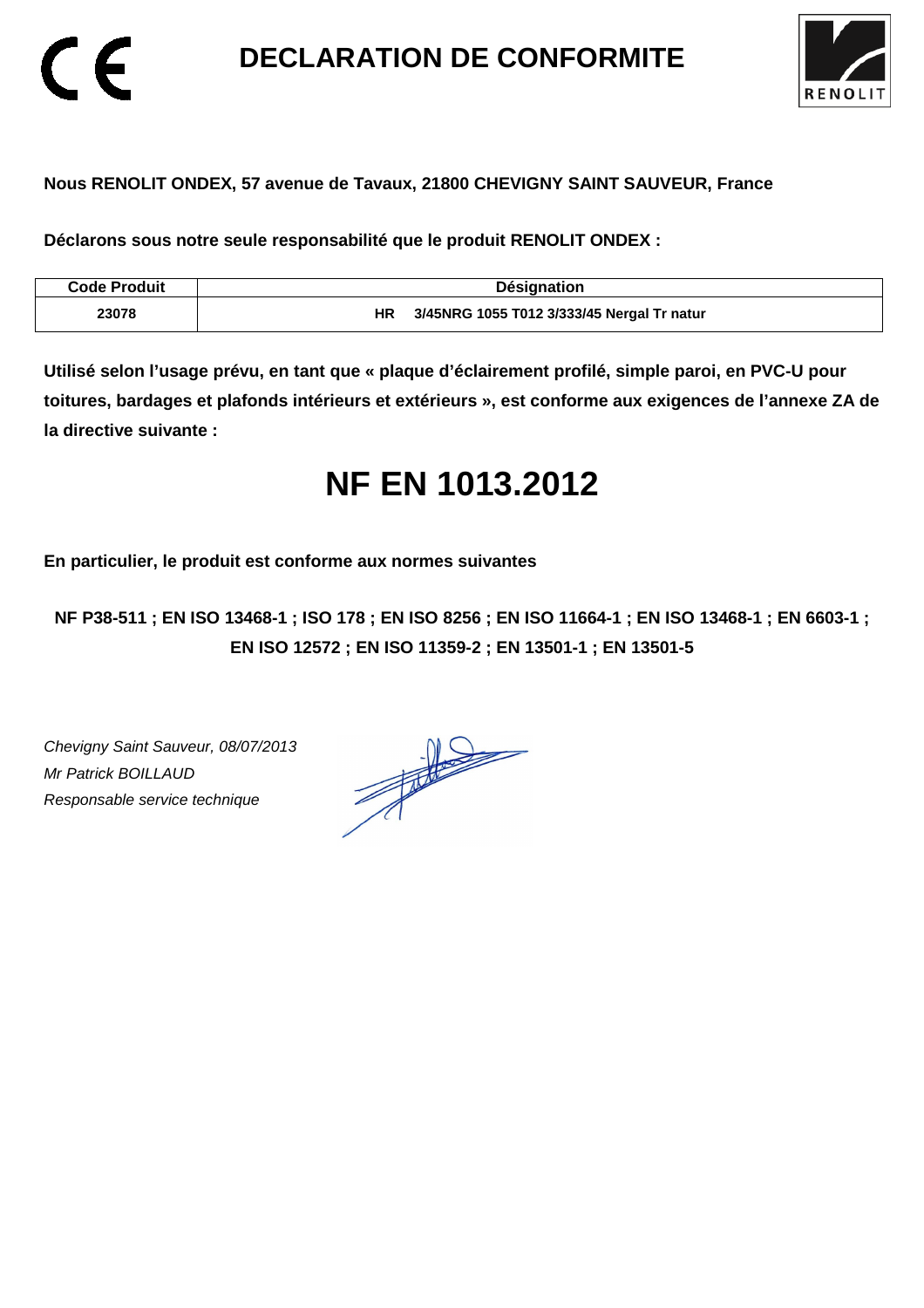

#### -**1. CODE D'IDENTIFICATION UNIQUE DU PRODUIT : 23078**

#### **2. DESIGNATION DU PRODUIT : HR 3/45NRG 1055 T012 3/333/45 Nergal Tr natur**

| Couleur                | Pas d'ondulation<br>et profondeur | Largeur utile | <b>Epaisseur nominale</b> | Type de matériau         | Masse nominale |
|------------------------|-----------------------------------|---------------|---------------------------|--------------------------|----------------|
| Translucide<br>naturel | 3/333/45 Nergal                   | 1000 mm       | $1.15 \text{ mm}$         | <b>PVC NP Bi-orienté</b> | 1.90 kg/ $m2$  |

- **3. USAGE PREVU DU PRODUIT : Plaque d'éclairement profilée, simple paroi, en PVC-U pour toitures, bardages et plafonds intérieurs et extérieurs**
- **4. FABRICANT ET COORDONNEES : RENOLIT ONDEX 57 Avenue de Tavaux 21800 Chevigny-Saint-Sauveur France - Tel : +33 (0) 3 80 46 80 01**
- **5. MANDATAIRE DU FABRICANT :** Non concerné
- **6. SYSTEME D'EVALUATION ET DE VERIFICATION DE LA CONSTANTE DES PERFORMANCES DU PRODUIT :** Système 3
- **7. PRODUIT COUVERT PAR UNE NORME HAMRONISEE :** EN 1013 : 2012
- **8. EVALUATION TECHNIQUE EUROPEENNE :** Non concerné
- **9. PERFORMANCES DECLAREES selon les Spécifications Techniques Harmonisées EN 1013 :**

| Caractéristiques essentielles                                                                      | <b>Performances</b>                      |
|----------------------------------------------------------------------------------------------------|------------------------------------------|
| Tolérance Dimensionnelle                                                                           | Conforme                                 |
| Perméabilité à l'eau/à l'air                                                                       | Conforme                                 |
| Facteur de transmission lumineuse (NF P38-511)                                                     | 54%                                      |
| Résistance Mécanique / fléchissement de la plaque                                                  | <b>PND</b>                               |
| Résistance en flexion (ISO 178)                                                                    | <b>101 MPA</b>                           |
| Module d'élasticité en flexion (ISO 178) E                                                         | 4000 MPA                                 |
| Coefficient de rigidité E.t <sup>3</sup>                                                           | $6.9$ N.m.                               |
| Résistance au choc traction (EN ISO 8256)                                                          | 1500 kJ/ $m^2$                           |
| Variation de l'indice de jaunissement après vieillissement artificiel(EN ISO 11664-1)              | $-15(40)$                                |
| Variation du facteur de transmission lumineuse après vieillissement artificiel<br>(EN ISO 13468-1) | 2% (A0)                                  |
| Variation de la résistance en flexion/traction après vieillissement artificiel<br>(EN ISO 8256)    | ≤10% (A0)                                |
| Résistance choc d'un corps dur de faibles dimensions (EN 6603-1)                                   | Conforme                                 |
| Résistance choc d'un corps mou grandes dimensions (XP 38-506-1999) Test 1200J                      | Conforme                                 |
| Perméabilité à la vapeur d'eau (EN ISO 12572)                                                      | $0.8 \times 10^{-5}$ mg/(m-h-Pa)         |
| Dilatation thermique linéique (EN ISO 11359-2)                                                     | 67 x 10 <sup>-6</sup> (K <sup>-1</sup> ) |
| Réaction feu (EN 13501-1)                                                                          | B s1 d0                                  |
| Performance feu extérieur (EN 13501-5)                                                             | Ftoit (non testé)                        |
| Emission de substances dangereuses                                                                 | <b>PND</b>                               |
| Résistance aux fixations                                                                           | Avis Technique 5/12-2311                 |

#### **10. Les performances du produit identifié aux points 1 et 2 sont conformes aux performances déclarées indiquées au point 9. La présente déclaration des performances est établie pour la seule responsabilité du fabricant identifié au point 4.**

Signé pour le fabricant et en son nom par Patrick BOILLAUD – Responsable Service Technique<br>Chevigny-Saint-Sauveur, le 08 Juillet 2013<br> **Chevigny-Saint-Sauveur, le 08 Juillet 2013 Chevigny-Saint-Sauveur, le 08 Juillet 2013**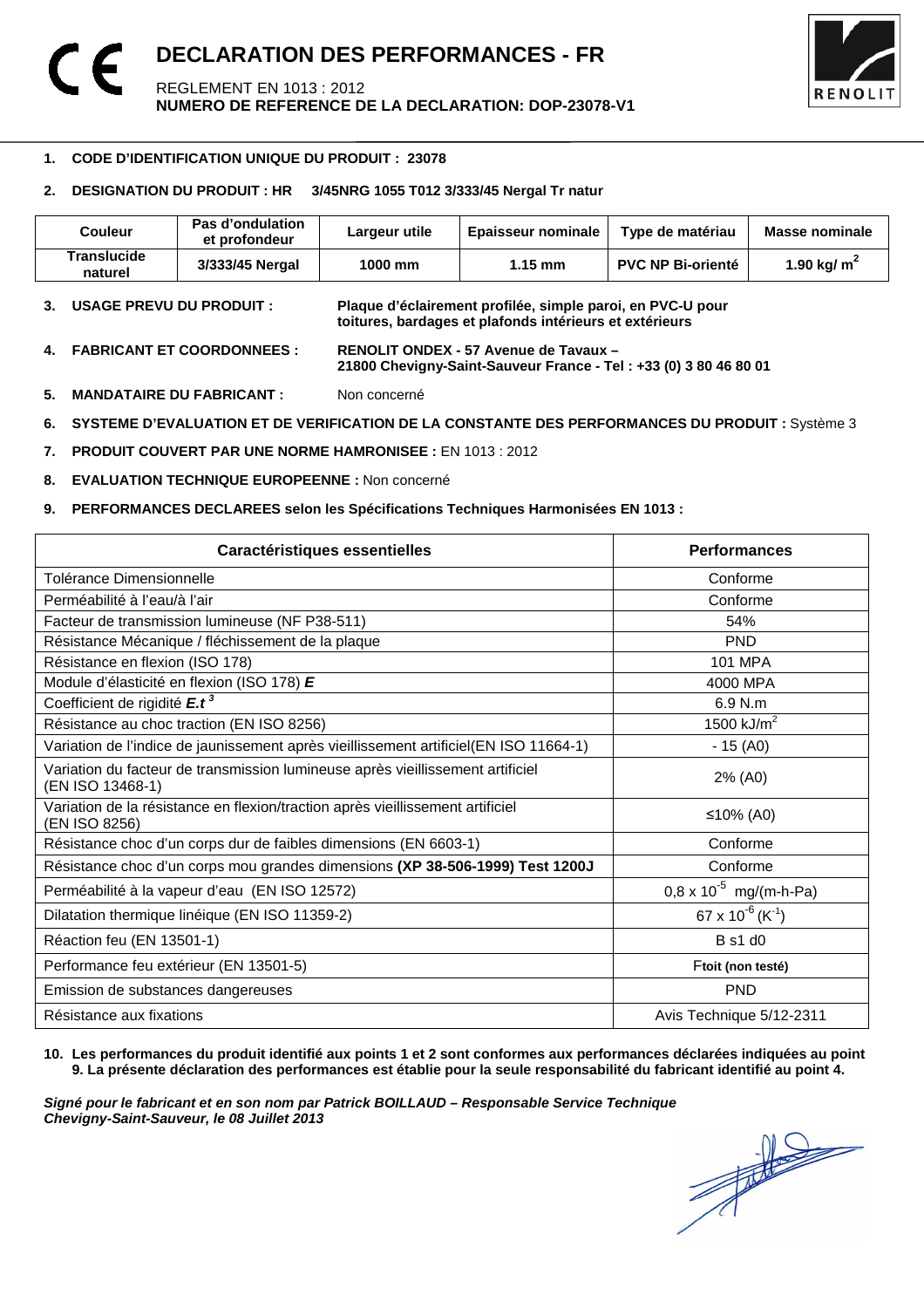## **KONFORMITATSERKLARUNG**



### **Wir RENOLIT ONDEX, 57 avenue de Tavaux, 21800 CHEVIGNY SAINT SAUVEUR, France**

**Erklären unter unserer alleinigen Verantwortung, dass das mit dem RENOLIT ONDEX Produkt:** 

| Produktnummer | <b>Benzeichnung</b>                              |
|---------------|--------------------------------------------------|
| 23078         | 3/45NRG 1055 T012 3/333/45 Nergal Tr natur<br>ΗR |

**den grundlegenden Anforderungen der folgenden Richtlinien entspricht, wenn es nach den Anweisungen des Herstellers bestimmungsgemäss verwendet wird: "Lichtdurchlässige, einschalige, profilierte Platten aus PVC-U für Innen- und Außenanwendungen an Dächern, Wänden und Decken" in Anhang ZA:** 

# **NF EN 1013.2012**

**Insbesondere entspricht es den folgenden Normen** 

**NF P38-511 ; EN ISO 13468-1 ; ISO 178 ; EN ISO 8256 ; EN ISO 11664-1 ; EN ISO 13468-1 ; EN 6603-1 ; EN ISO 12572 ; EN ISO 11359-2 ; EN 13501-1 ; EN 13501-5**

Chevigny Saint Sauveur, 08/07/2013 Mr Patrick BOILLAUD Leiter der technischen Abteilung

 $\epsilon$ 

 $\frac{1}{\sqrt{2}}$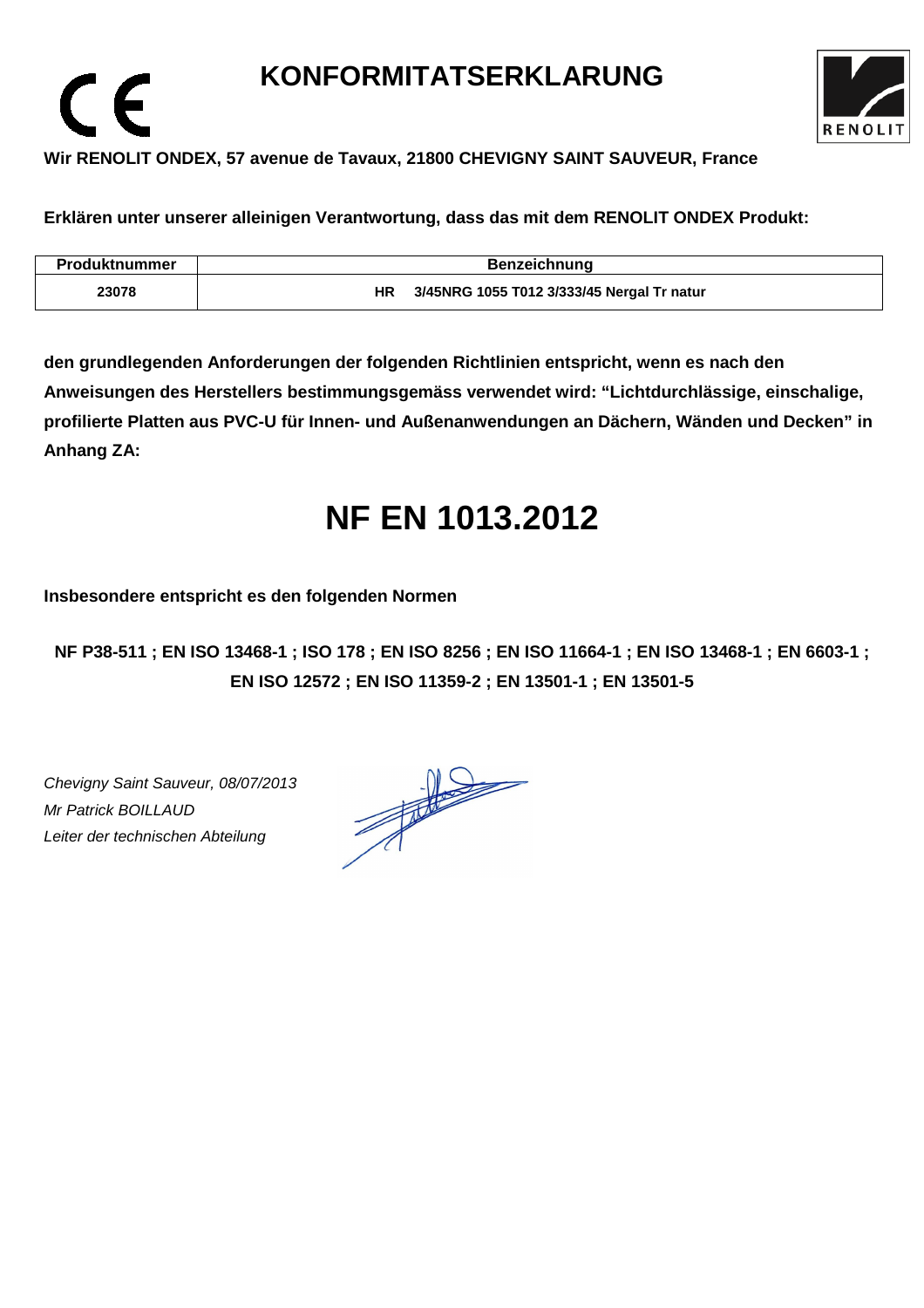## **LEISTUNGSERKLÄRUNG - DE**  NORM EN 1013 : 2012 **REFERENZNUMMER DER EKLÄRUNG: DOP-23078-V1**



#### **1. EINZIGER IDENTIFIKATIONSCODE DES PRODUKTES: 23078**

#### **2. PRODUKTBEZEICHNUNG: HR 3/45NRG 1055 T012 3/333/45 Nergal Tr natur**

| Farbe                | Rippenbreite der Wellung<br>und Profilhöhe | <b>Baubreite</b> | Dicke (mm)        | Materialtyp                                       | Nenn-<br>Flächengewicht |
|----------------------|--------------------------------------------|------------------|-------------------|---------------------------------------------------|-------------------------|
| transparent<br>natur | 3/333/45 Nergal                            | 1000 mm          | $1.15 \text{ mm}$ | biaxial gerecktes<br>Hart-PVC ohne<br>Weichmacher | 1.90 kg/ $m2$           |

## **3. VORGESEHENE VEWENDUNGSZWECKE: Lichtdurchlässige, einschalige, profilierte Platten aus PVC-U**

für Innen- und Außenanwendungen an Dächern, Wänden und Decken

**4. HERSTELLER UND ANSCHFRIFT: RENOLIT ONDEX - 57 Avenue de Tavaux - 21800 Chevigny-Saint-Sauveur Frankreich - Tel : +33 3 80 46 80 01** 

- **5. BEVOLLMÄCHTIGTER DES HERSTELLERS:** Nicht zutreffend
- **6. SYSTEM ZUR BEWERTUNG UND ÜBERPRÜFUNG DER LEISTUNGSBESTÄNDIGKEIT:** System 3
- **7. FÜR DIESES PRODUKT GILT DIE HARMONISIERTE NORM:** EN 1013 : 2012
- **8. EUROPÄISCHE TECHNISCHE BEWERTUNG:** Nicht zutreffend
- **9. ERKLÄRTE LEISTUNGEN gemäß harmonisierten technischen Spezifikation EN 1013:**

| <b>Wesentliche Eigenschaften</b>                                                                    | Leistungen                             |
|-----------------------------------------------------------------------------------------------------|----------------------------------------|
| Maßtoleranzen                                                                                       | <b>Bestanden</b>                       |
| Wasser-/Luftdurchlässigkeit                                                                         | <b>Bestanden</b>                       |
| Lichttransmissionsgrad (NF P38-511)                                                                 | 54%                                    |
| Biege-/Zugfestigkeit (EN ISO 178)                                                                   | <b>PND</b>                             |
| Biegespannung (ISO 178)                                                                             | <b>101 MPA</b>                         |
| Biege-Elastizitätsmodul (ISO 178) E                                                                 | 4000 MPA                               |
| Steifheitsfaktor E.t <sup>3</sup>                                                                   | 6.9 N.m                                |
| Zug- Schlagfestigkeit (EN ISO 8256)                                                                 | 1500 $kJ/m2$                           |
| Änderung des Gelbwertes nach der künstlichen Alterung (EN ISO 11664-1 ou<br>EN ISO 11664-2)         | $-15(40)$                              |
| Änderung des Lichttransmissionsgrades nach der künstlichen Alterung, (EN<br>ISO 13468-1 ou 13468-2) | 2% (A0)                                |
| Änderung der Biege-/Zugfestigkeit nach der künstlichen Alterung, (EN ISO 178)                       | ≤10% (A0)                              |
| Schlagbeanspruchung durch kleinen, harten Körper (EN 6603-1)                                        | <b>Bestanden</b>                       |
| Schlagbeanspruchung durch großen, weichen Körper                                                    | <b>PND</b>                             |
| Wasserdampfdurchlässigkeit (EN ISO 12572)                                                           | $0.8 \times 10^{-5}$ mg/(m-h-Pa)       |
| Lineare thermische Ausdehnung (EN ISO 11359-2)                                                      | $67 \times 10^{-6}$ (K <sup>-1</sup> ) |
| Klasse des Brandverhaltens (EN 13501-1)                                                             | <b>B</b> s1 d0                         |
| Klasse des Brandverhaltens von außen (EN 13501-5)                                                   | F Dach (nicht getestet)                |
| Freisetzung gefährlicher Stoffe                                                                     | <b>PND</b>                             |
| Beständigkeit gegenüber Befestigungen                                                               | Zulassung Z 14.4. 1-4                  |

#### **10. Die Leistungen des Produktes gemäß den Nummern 1 und 2 entspricht den erklärten Leistungen nach Nummer 9. Verantwortlich für die Erstellung der Leistungserklärung ist allein der Hersteller gemäß Nummer 4.**

**Unterzeichnet für den Hersteller und im Namen des Herstellers durch Patrick BOILLAUD – Leiter der technischen Abteilung Chevigny-Saint-Sauveur, den 08. Juli 2013**

 $\frac{1}{\sqrt{2}}$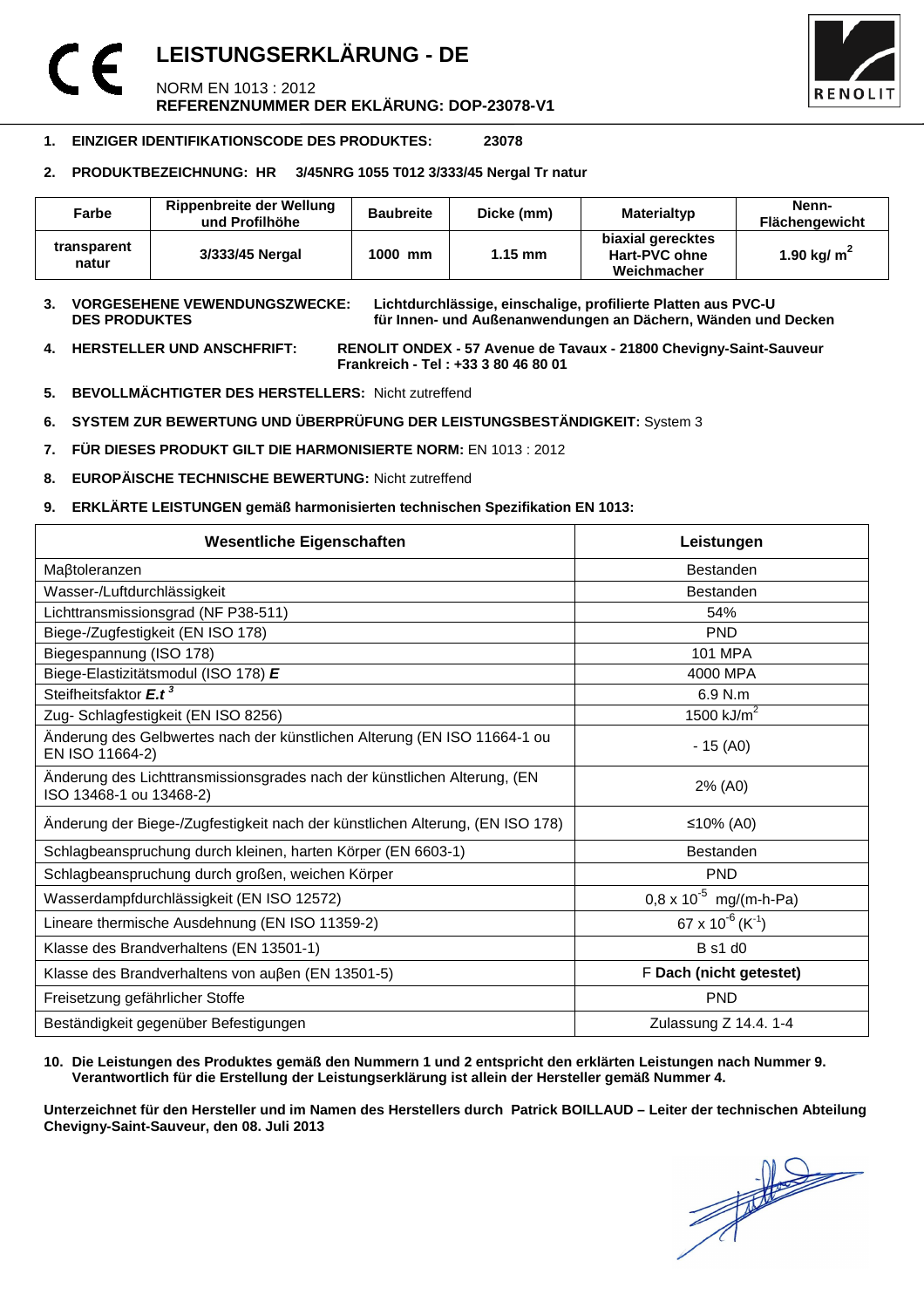## **DECLARATION OF CONFORMITY**



### **We RENOLIT ONDEX, 57 avenue de Tavaux, 21800 CHEVIGNY SAINT SAUVEUR, France**

**Declare under our sole responsability that the RENOLIT ONDEX product:** 

| <b>Product Code</b> | <b>Designation</b>                         |
|---------------------|--------------------------------------------|
| 23078               | 3/45NRG 1055 T012 3/333/45 Nergal Tr natur |

**When used according to its instruction as, "light transmitting single skin profiled PVC-U sheet for internal and external roofs, walls and ceilings", complies with the essential requirements of the following directive in ZA Annex:** 

# **NF EN 1013.2012**

**In particular it complies with the following standards** 

**NF P38-511 ; EN ISO 13468-1 ; ISO 178 ; EN ISO 8256 ; EN ISO 11664-1 ; EN ISO 13468-1 ; EN 6603-1 ; EN ISO 12572 ; EN ISO 11359-2 ; EN 13501-1 ; EN 13501-5**

Chevigny Saint Sauveur, 08/07/2013 Mr Patrick BOILLAUD Technical services manager

CE

 $\frac{1}{\sqrt{2}}$